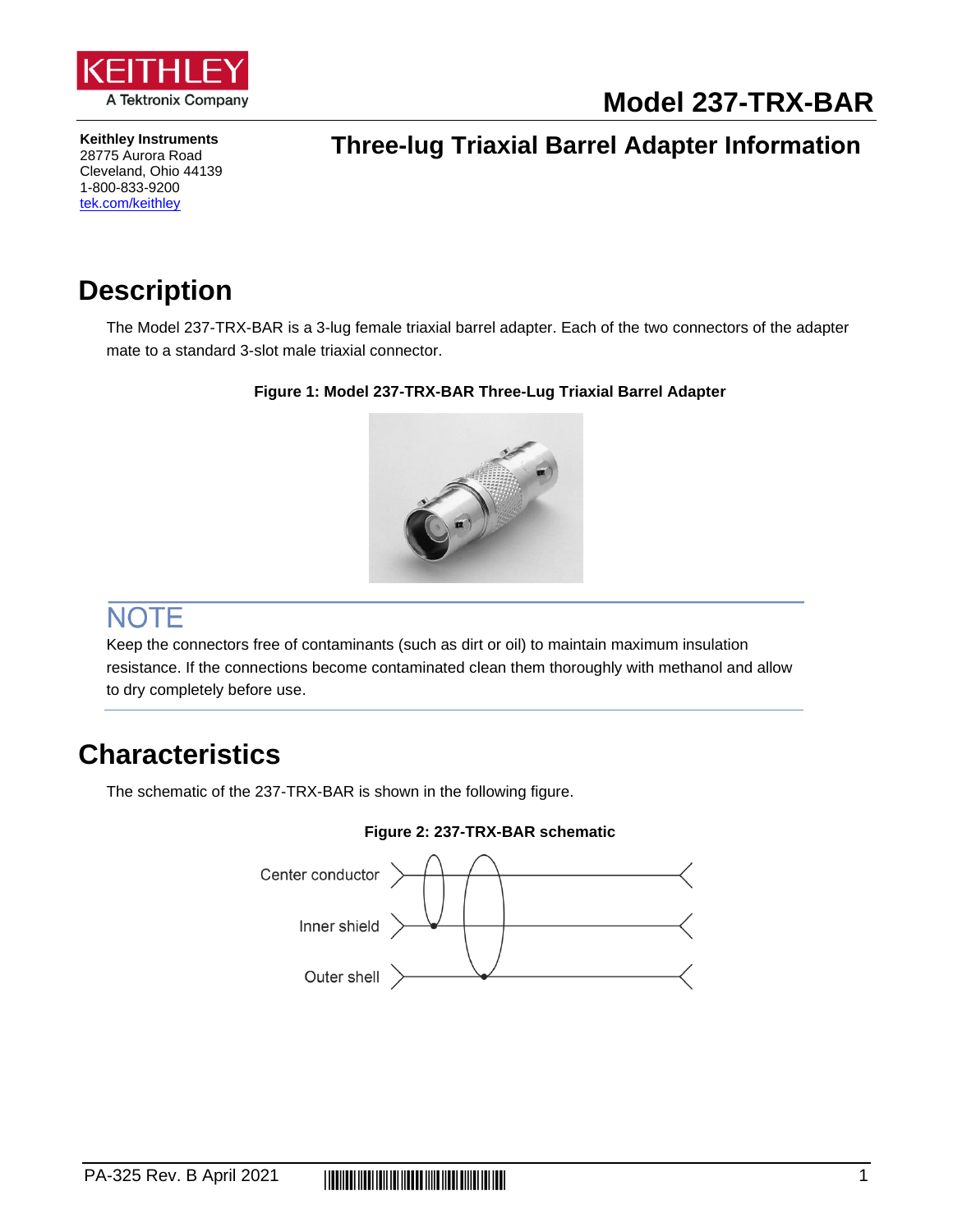| <b>Working voltage</b>         | 600 VPEAK center conductor to inner shield<br>1300 VPEAK center conductor and inner shield to outer shell      |
|--------------------------------|----------------------------------------------------------------------------------------------------------------|
| <b>Maximum working current</b> | 1 APFAK                                                                                                        |
| <b>Operating environment</b>   | 0 °C to 50 °C, up to 70% relative humidity at ≤35 °C                                                           |
| <b>Contact resistance</b>      | $< 0.5 \Omega$                                                                                                 |
| Insulation resistance          | 10 <sup>15</sup> Ω, center conductor to inner shield (500 V test voltage, 23 °C at < 40%<br>relative humidity) |

# **A WARNING**

**The outer shell of the triaxial connector is for protection from voltage on the center and inner shield conductors. Make sure the outer shell is always connected to earth ground or a properly grounded chassis.**

**Never touch or change the connections when power is applied to the adapter. Always turn off test system power and discharge all capacitors before connecting or disconnecting the adapter.**

**To prevent voltages from being exposed or connections from shorting together, make sure both ends of the adapter are properly connected before applying voltage.**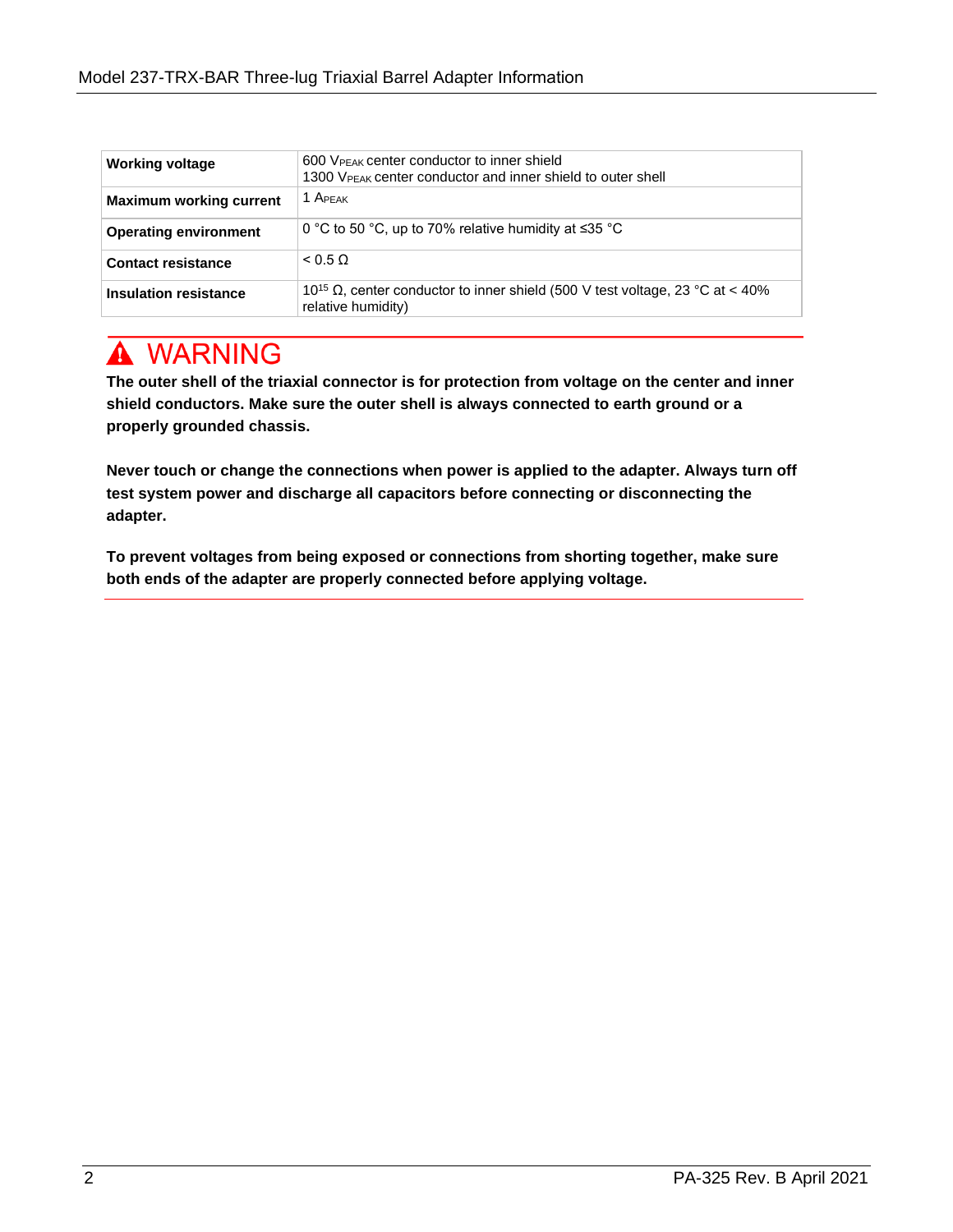

# **Safety precautions**

The following safety precautions should be observed before using this product and any associated instrumentation. Although some instruments and accessories would normally be used with nonhazardous voltages, there are situations where hazardous conditions may be present.

This product is intended for use by personnel who recognize shock hazards and are familiar with the safety precautions required to avoid possible injury. Read and follow all installation, operation, and maintenance information carefully before using the product. Refer to the user documentation for complete product specifications.

If the product is used in a manner not specified, the protection provided by the product warranty may be impaired.

The types of product users are:

**Responsible body** is the individual or group responsible for the use and maintenance of equipment, for ensuring that the equipment is operated within its specifications and operating limits, and for ensuring that operators are adequately trained.

**Operators** use the product for its intended function. They must be trained in electrical safety procedures and proper use of the instrument. They must be protected from electric shock and contact with hazardous live circuits.

**Maintenance personnel** perform routine procedures on the product to keep it operating properly, for example, setting the line voltage or replacing consumable materials. Maintenance procedures are described in the user documentation. The procedures explicitly state if the operator may perform them. Otherwise, they should be performed only by service personnel.

**Service personnel** are trained to work on live circuits, perform safe installations, and repair products. Only properly trained service personnel may perform installation and service procedures.

Keithley products are designed for use with electrical signals that are measurement, control, and data I/O connections, with low transient overvoltages, and must not be directly connected to mains voltage or to voltage sources with high transient overvoltages. Measurement Category II (as referenced in IEC 60664) connections require protection for high transient overvoltages often associated with local AC mains connections. Certain Keithley measuring instruments may be connected to mains. These instruments will be marked as category II or higher.

Unless explicitly allowed in the specifications, operating manual, and instrument labels, do not connect any instrument to mains.

Exercise extreme caution when a shock hazard is present. Lethal voltage may be present on cable connector jacks or test fixtures. The American National Standards Institute (ANSI) states that a shock hazard exists when voltage levels greater than 30 V RMS, 42.4 V peak, or 60 VDC are present. A good safety practice is to expect that hazardous voltage is present in any unknown circuit before measuring.

Operators of this product must be protected from electric shock at all times. The responsible body must ensure that operators are prevented access and/or insulated from every connection point. In some cases, connections must be exposed to potential human contact. Product operators in these circumstances must be trained to protect themselves from the risk of electric shock. If the circuit is capable of operating at or above 1000 V, no conductive part of the circuit may be exposed.

For maximum safety, do not touch the product, test cables, or any other instruments while power is applied to the circuit under test. ALWAYS remove power from the entire test system and discharge any capacitors before: connecting or disconnecting cables or jumpers, installing or removing switching cards, or making internal changes, such as installing or removing jumpers.

Do not touch any object that could provide a current path to the common side of the circuit under test or power line (earth) ground. Always make measurements with dry hands while standing on a dry, insulated surface capable of withstanding the voltage being measured.

For safety, instruments and accessories must be used in accordance with the operating instructions. If the instruments or accessories are used in a manner not specified in the operating instructions, the protection provided by the equipment may be impaired.

Do not exceed the maximum signal levels of the instruments and accessories. Maximum signal levels are defined in the specifications and operating information and shown on the instrument panels, test fixture panels, and switching cards.

Chassis connections must only be used as shield connections for measuring circuits, NOT as protective earth (safety ground) connections.

The **WARNING** heading in the user documentation explains hazards that might result in personal injury or death. Always read the associated information very carefully before performing the indicated procedure.